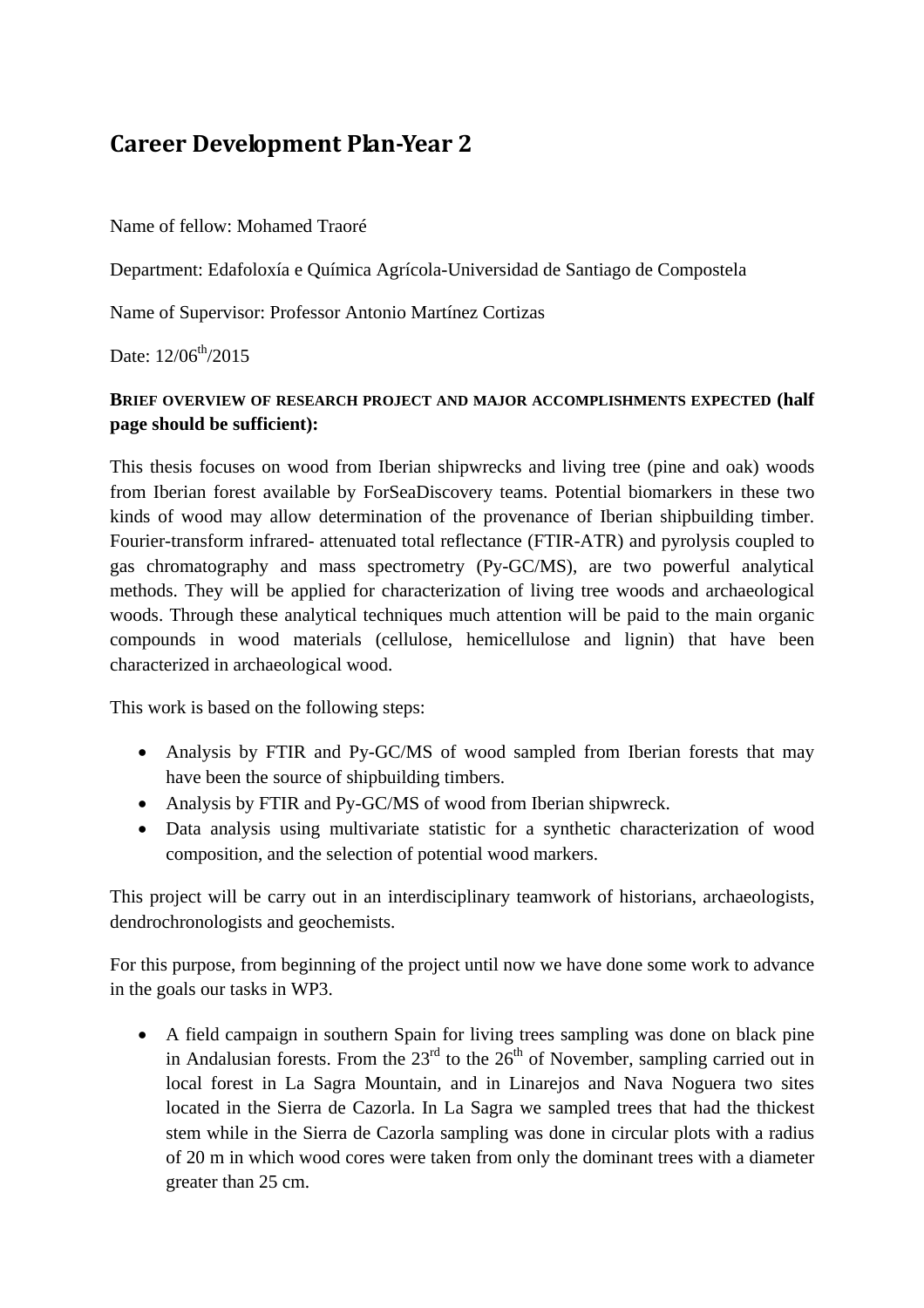- Sample preparation: the 29 cores sampled were dried at 30 °C during two (2) weeks in an oven. Thereafter they were polished in two sides in order to have a nice view of rings in each side. Polishing was necessary due to the presence of narrow rings and resin in these pine wood cores, and also for the handling of samples with the FTIR equipment.
- Testing of analytical method (FTIR): FTIR method was tested on a pine beam wood from Segovia Cathedral and a shipwreck wood from Ribadeo. Results from this test show the ability of FTIR to analyze these wood samples. It also showed the usefulness of multivariate statistic analysis. Wood components were clearly distinguished from the wood samples analyzed.

## **LONG-TERM CAREER OBJECTIVES (over 5 years):**

- 1. Goals:
	- Identification of potentials biomarkers for Iberian shipbuilding timber provenance;
	- Contributing to the elaboration of a database for ForSEAdiscovery.
	- Progress in the field of environment geochemistry
	- Teaching at university environmental geochemistry in the framework of sustainable managing of natural resources.
- 2. What further research activity or other training is needed to attain these goals?
	- Two months secondment in "Université de Lorraine", about analysis of data and writing articles (plan to July 2016): this like the previous secondment is significant for the collaboration between ESRs within the WP3. Visiting other research groups is advantageous to get ideas on various group strategies in order to develop the personal understanding about a number of ways to lead research projects.

## **SHORT-TERM OBJECTIVES (1-2 years):**

- 1. Research results
	- o Anticipated publications
		- Geochemical characterization of pine and oak living tree woods
		- Geochemical characterization of shipwreck timbers (identification of compound with less degradation undergo by the conservation conditions related to the environment and the period).
		- Assessment of terpenoid as potential biomarkers in pine woods (living trees and shipwrecks).